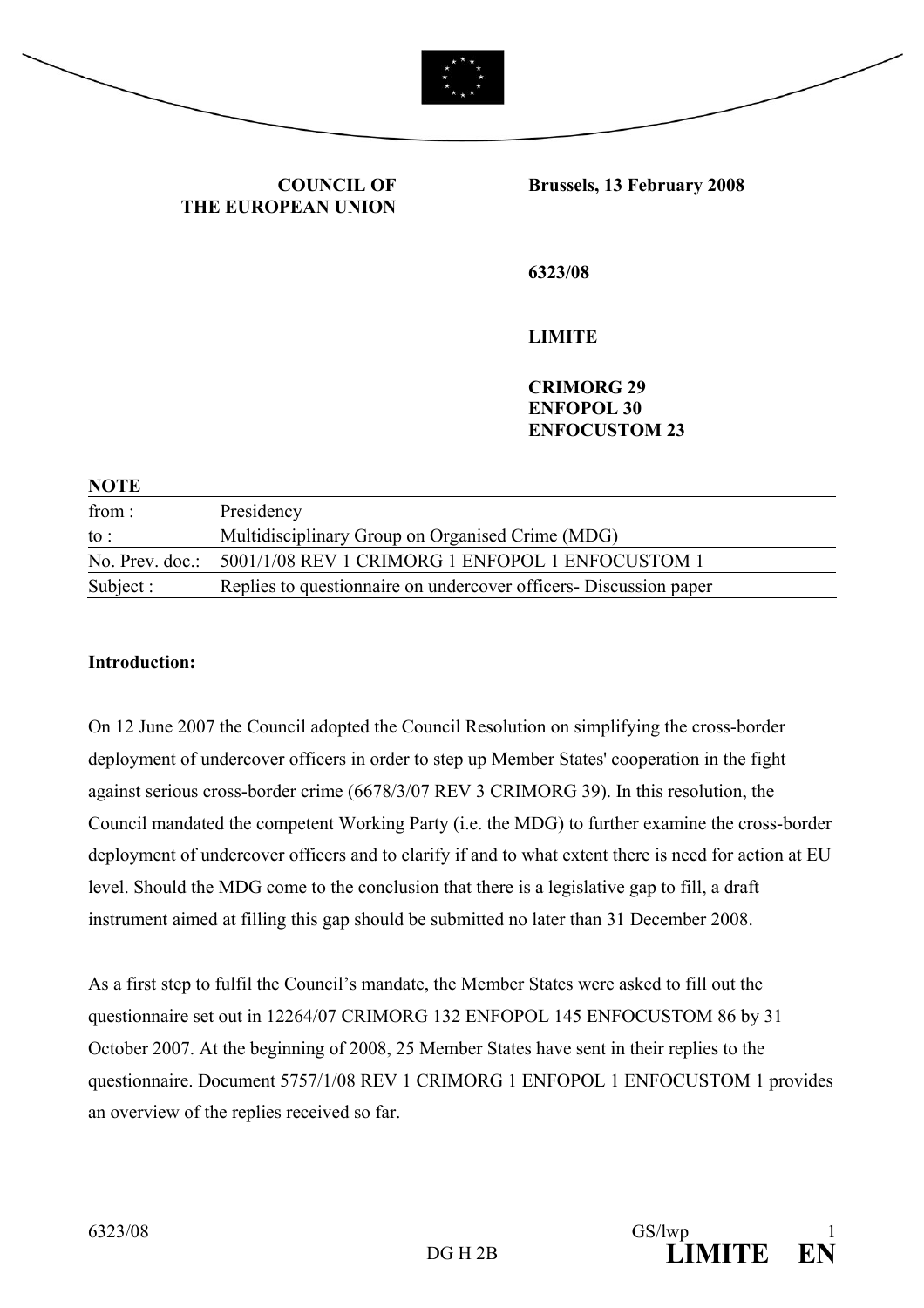On the basis of the replies, the Presidency has drafted this note. This note both seeks to summarise the main findings from these replies and to serve as a basis for discussion among delegations. The numbers between brackets refer to the corresponding questions of the questionnaire and the replies thereto.

## **General possibility of and conditions to the deployment of foreign undercover officers**

The replies have demonstrated that in all Member States (except one, where a Bill is currently pending) the deployment of undercover officers is legally admissible and the deployment of a foreign undercover officer can also be approved. The vast majority of Member States have expressed the great importance they attach both to the domestic and the *cross-border* deployment of undercover officers for investigating (cross-border) serious criminal offences (III). The vast majority of Member States has already used undercover agents of other Member States in their own investigation proceedings (VI. 1.), on the basis of domestic legislation and/or international agreements on police co-operation and judicial co-operation, as well as on the basis of domestic criminal procedure legislation. An almost equally significant number of Member States has already "lent" its own undercover officers to other Member States for their investigations (VI. 2.). The authorities competent for such approval as well as for the supervision of deployed undercover officers differ considerably from one Member States to another (II.1), a and II.4.), just as the question whether such decision is subject to judicial review  $(II.1, f)$ , but the Presidency deems that this does not hinder effective co-operation and finds it hard to see anyway, how this could be harmonised, as such competencies are intrinsically linked to the domestic criminal procedure for each Member State. In most cases the possibility to authorise the deployment of foreign undercover officers is limited to certain offences. As to the condition of double criminality, only five Member States have replied that there is no such condition, but as those Member Sates also limit the possibility to deploy (foreign) undercover officers to certain offences, there may also be an implicit condition of double criminality in those countries as well. In all but two Member States there appears to be some kind of proportionality and/or subsidiarity principle.

*The Presidency invites delegations to discuss whether they deem it expedient and feasible to harmonise the list of offences for which the deployment of foreign undercover officers is possible and to abolish the condition of double criminality for such offences.*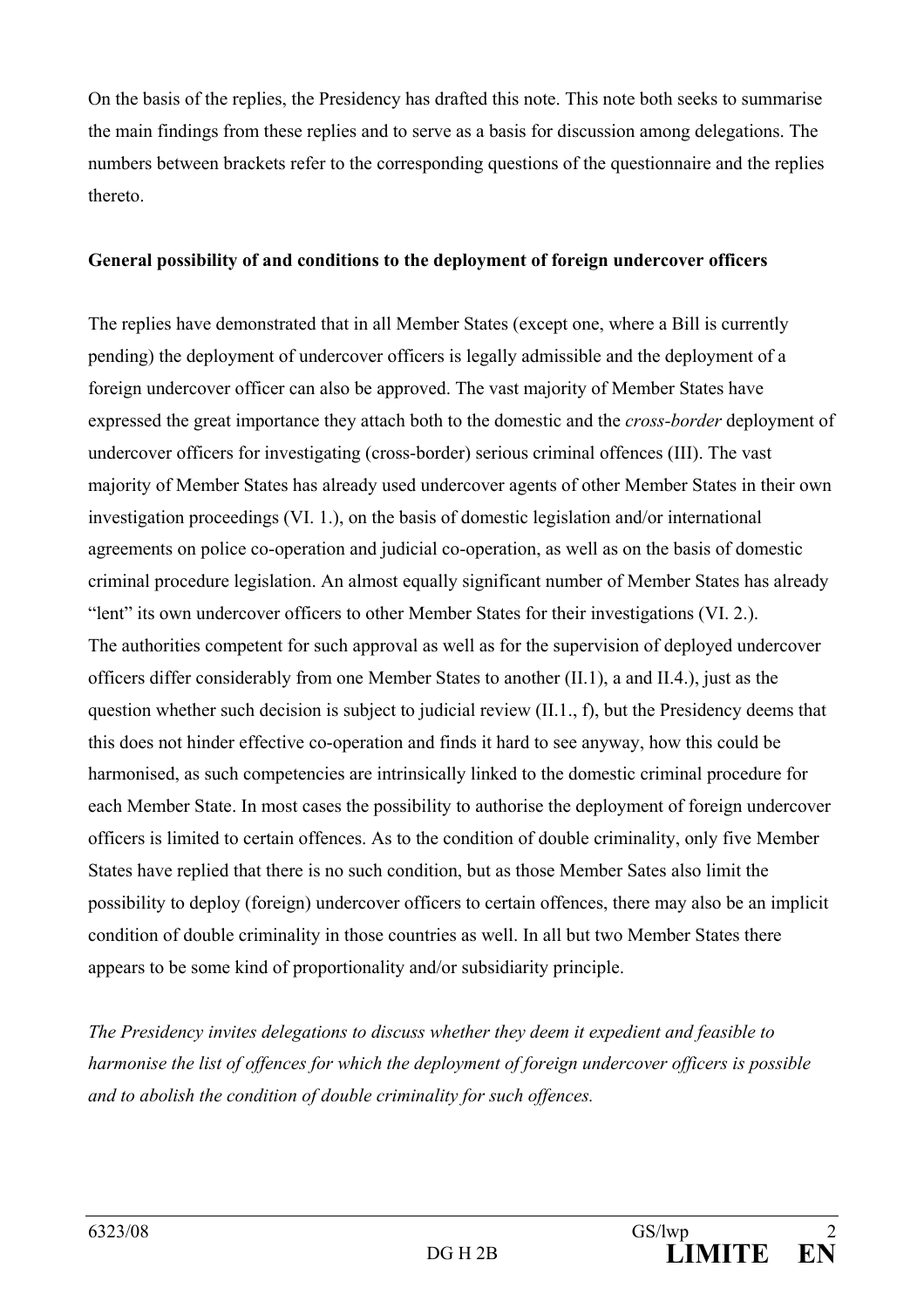#### **Information and conditions posed with regard to foreign undercover officers**

In most Member States the main requirement imposed with regard to the qualification of the undercover officer, seems to be that he or she must be a trained undercover officer (II. 2. a). There seems to considerable variety in the type of information that is requested with regard to foreign undercover officers (II, 3.). In the majority of Member States, but not in all Members States the true identity of the undercover officer must be provided to the local authorities. Sometimes the pseudo identity must also (or alternatively) be given. In some Member States the status or the background of the undercover officer must also be provided. There appears to be an equal degree of variety in the question (police and/or prosecutor) as to whom has access to such information. As to the question whether a person affected by the deployment of a foreign undercover officer can request information from the authorities of the Member State about the identity of the undercover officer, this seems to be possible almost nowhere, except in a few Member Sates once the investigation secrecy has been lifted (II. 6.)

*The Presidency invites delegations to discuss whether they deem it expedient and feasible to harmonise the type of information that is requested with regard to foreign undercover officers in case of deployment of foreign undercover officers and the status of the foreign undercover officer.*

# **Limitations of authorisations for the deployment of foreign undercover officers**

In about half of the Member States the authorisation is restricted to specific measures. In most Member States the authorisation is restricted in time, but the time period and the question whether and how often it is renewable, varies considerably (as does the possibility to stop the deployment at any time) (II. 5.). It is clear that any attempt to harmonise the rules for the cross-border deployment of undercover officers in this regard would also imply a certain degree of harmonisation of domestic criminal procedure rules regarding the use of undercover officers in purely domestic investigations.

*The Presidency invites delegations to discuss whether they deem it expedient and feasible to harmonise the measures and/or the time period for which foreign undercover officers may deployed on the territory of another Member State.*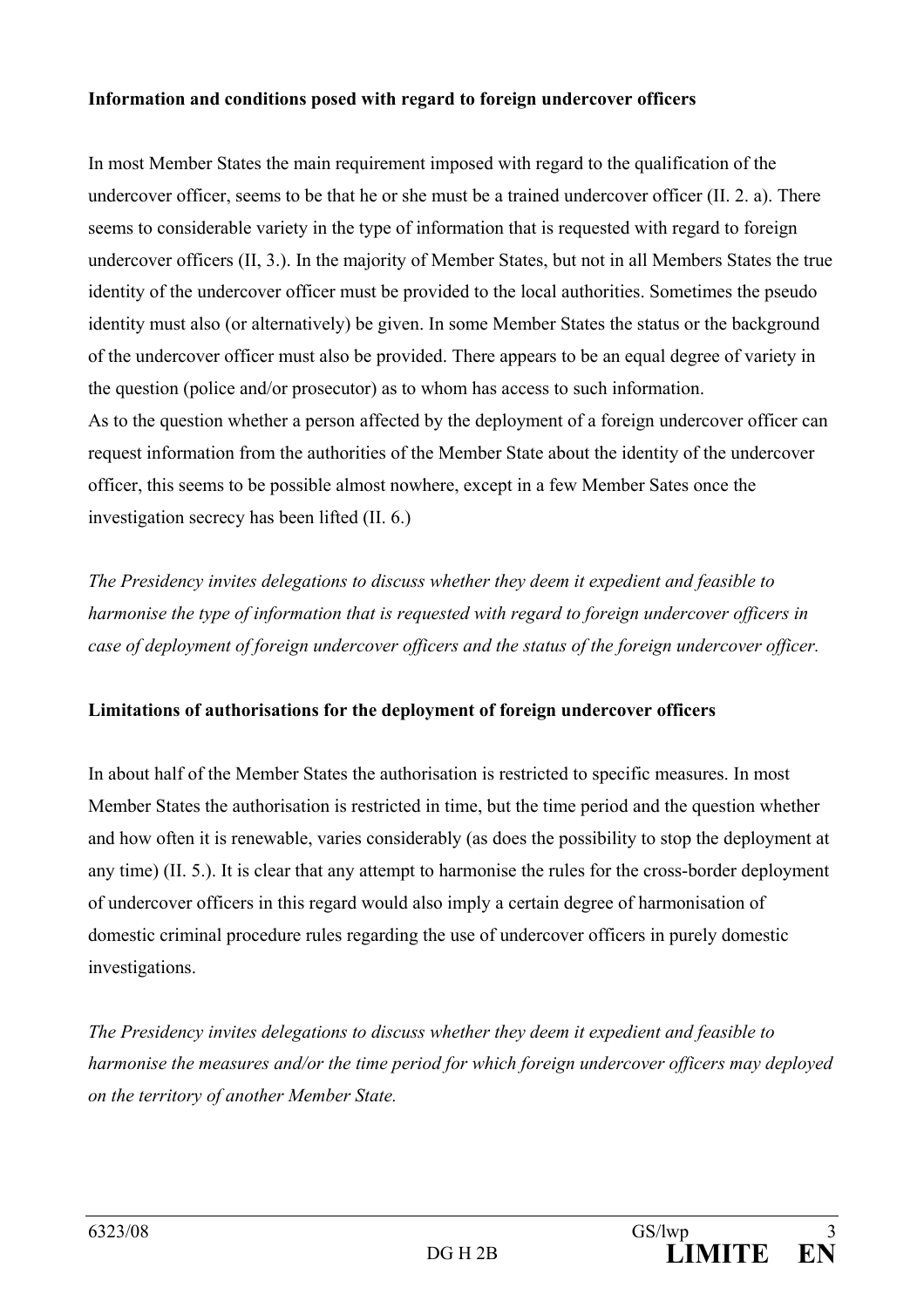#### **Status of foreign undercover officers**

In about half of the Member States the foreign undercover officer has the same status as a domestic undercover officer, but this clearly not the case in all Member States (II. 2. b), even though most Member States have indicated that foreign undercover officers have the same rights as undercover officers in a domestic investigation (II., 7.a). In almost all Member States, undercover officers have the right to carry technical equipment, but only half of the Member States allow them to carry also weapons (II. 7., b). In less than half of the Member States the foreign undercover officer is entitled to enter third-party flats/houses without the owner's consent (II. 7., c). Inciting others to commit criminal offences (II. 7., d) seems to be excluded almost everywhere. Again, it is clear that any attempt to harmonise the rules for the use of weapons or the possibility to carry out search of premises by foreign undercover officers would almost inevitably also imply a certain degree of harmonisation of domestic criminal procedure rules regarding the use of undercover officers in purely domestic investigations.

*The Presidency invites delegations to discuss whether they deem it expedient and feasible to harmonise the rules for the use of weapons or the possibility to carry out search of premises by foreign undercover officers.*

# **Use of evidence/information obtained through the use of foreign undercover officers**

In eight Member States, it is apparently possible to use the information obtained through the deployment of the undercover officer in subsequent proceedings in accordance with its own principles, whereas in another eight Member States this is possible only for mutually agreed purposes (II, 8.).

*The Presidency invites delegations to discuss whether they deem it expedient and feasible to establish a (and if so, which) harmonised rule for the use of evidence/information obtained through the use of foreign undercover officers.*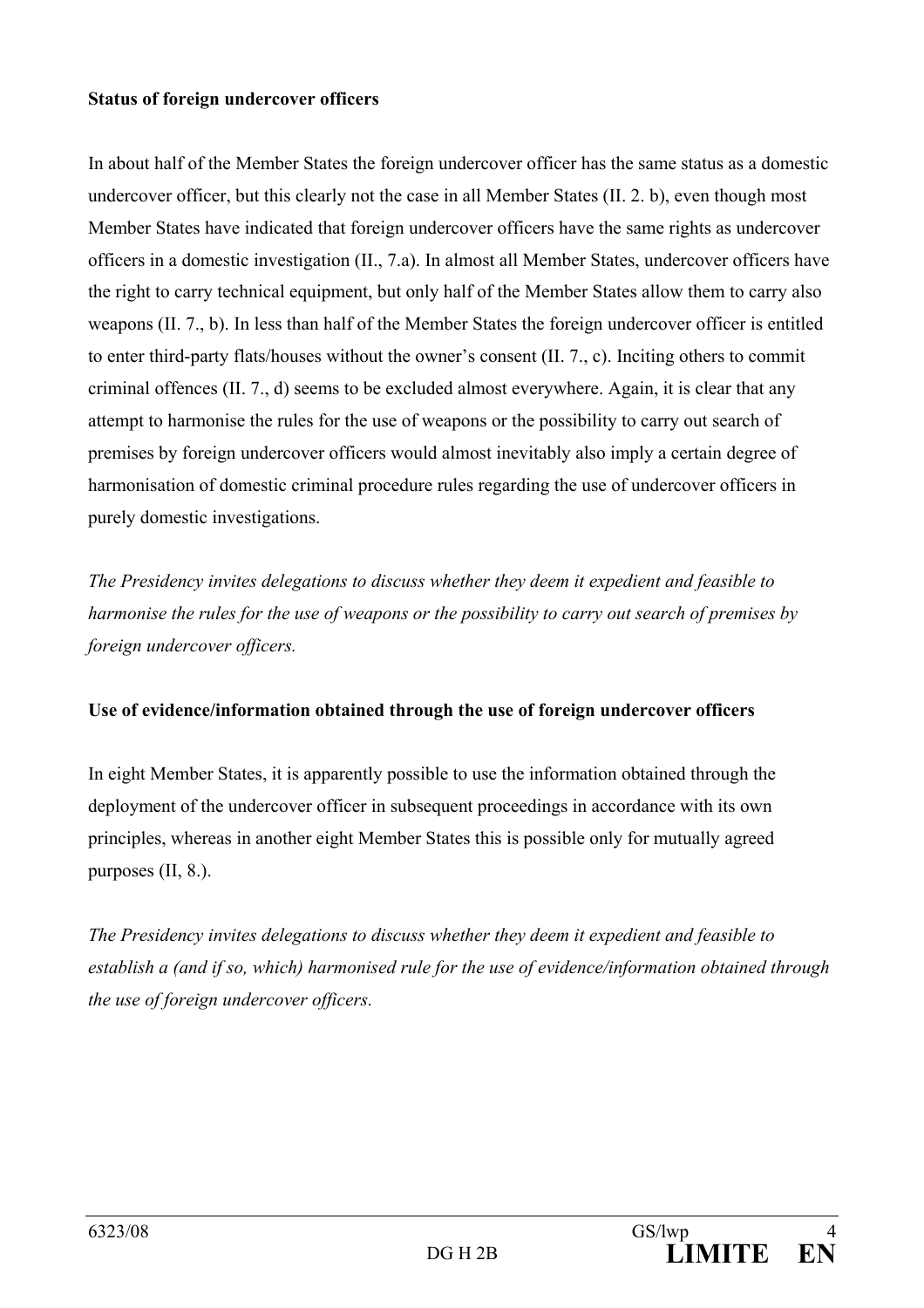## **Civil and/or criminal rules for the activities of foreign undercover officers**

The conditions under which foreign undercover officers can be held responsible under criminal or civil law for activities related to their deployment seem to be governed in the vast majority by national law (II.9). A few delegations have referred to exiting European rules, like Articles 14-16 2000 MLA Convention or the Schengen provisions. One delegation has argued in favour of the introduction of rules similar to those contained in the Prüm Treaty/Decision.

*The Presidency invites delegations to discuss whether they deem it expedient and feasible to establish harmonised rule for civil and criminal responsibility for foreign undercover officers.* 

## **Provision of operational cover to (foreign) undercover officers:**

As to the means which are used for operational cover of an undercover officer in the context of a national investigation proceedings (V. 1), most Member States seem to use fictive identities and legal documents, with fewer Member States resorting to front stores. A significant number also uses technical means (e.g. direct video/audio control – protection unit). In almost all Member States these measures can also be used in favour of an undercover officer of another Member State, which was deployed on the territory of that Member State (V. 2). The vast majority of Member States has already provided operational cover support to other Member States for undercover officers (V. 3.). It appears that in almost no cases measures for the provision of operational cover were refused for legal or factual reasons (V. 4.).

All but one Member States consider cross-border support as an appropriate means in the provision of operational cover, capable of increasing the investigation success (V. 5.). Among the reasons therefore, were cited: the international nature of organized crime, the heightened credibility of undercover officer (language skills, regional origin) – more difficult for the suspects to 'uncover' undercover officer, better protection of undercover officer (who can return to his home country) and the increased flexibility and continuity to investigation, which could be otherwise slower or more risky.

*The Presidency invites delegations to discuss whether they deem it expedient and feasible to establish formalised rules for the provision of operational cover to for foreign undercover officers, which seem to be working well.*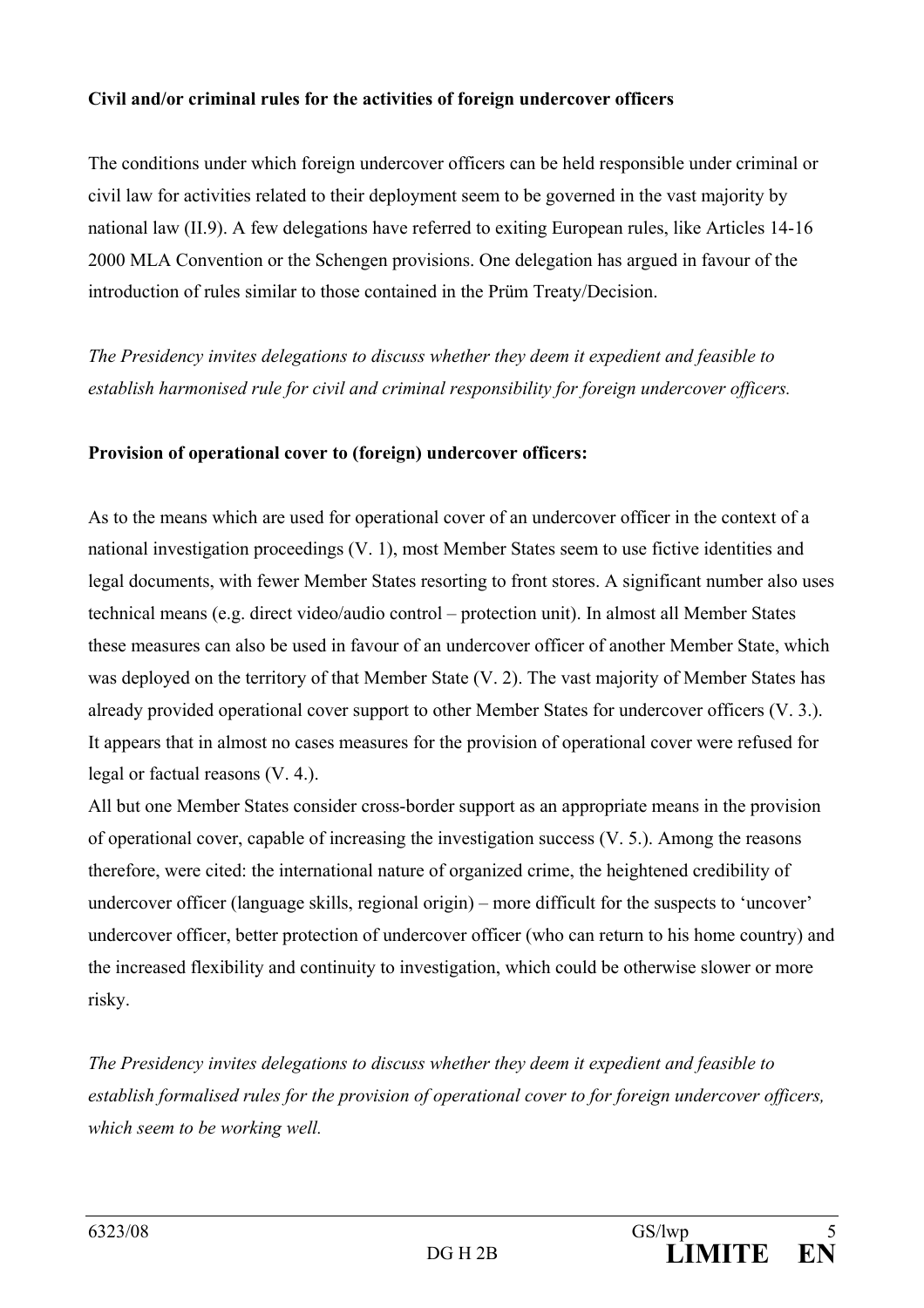# **General discussion on the need for a European instrument on the cross-border deployment of undercover officers:**

The majority of Member States that have experience with regard to the application of Article 14 of the Convention on Mutual Assistance in Criminal Matters between the Member States of the European Union and of Article 23 of the Convention on mutual assistance and cooperation between customs administrations (Naples II) , generally describe those experiences as positive (IV. 1.). An important number of Member States also describe the role of Eurojust, EJN and Europol as important in the cross-border deployment of undercover officers (IV. 2.). The number cases in which Member States have made a request for mutual assistance to another Member State, aimed at the deployment of an undercover officer, vary greatly between Member States. Many Member States have (almost) no cases, whereas a few Member States have between

ten to twenty cases a year, and one Member State has between 50 to 70 cases a year. The number of refusals experienced by Member States (as well as failures because it was not possible to request the authorization for a deployment in time or no request was made because there were was no reasonable chance of success or the required conditions are impossible or unacceptable) seems to be very low, with the notable exception of one Member State (IV. 4. and 6).

With regard the five areas highlighted in 6678/3/07 REV 3 CRIMORG 39 ((a) requirement  $\&$ procedures for cross-border deployment of undercover officers; b) Protection of undercover officer's identity; c) Equal status for national and foreign undercover officers; d) Possibility of seconding undercover officer's abroad; e) Cross-border assistance in providing operational cover for undercover officer's), the vast majority of Member States seem to support the need for further action at EU level (VII. 1.).

As to the specific other topics on which there is a further need for action (VII. 2 and 3), several Member States have mentioned the need for the designation of a single contact point in each Member State and the need for EU-supported training. Some Member States have expressed a preference for increased operational co-operation rather than for harmonizing legislation.